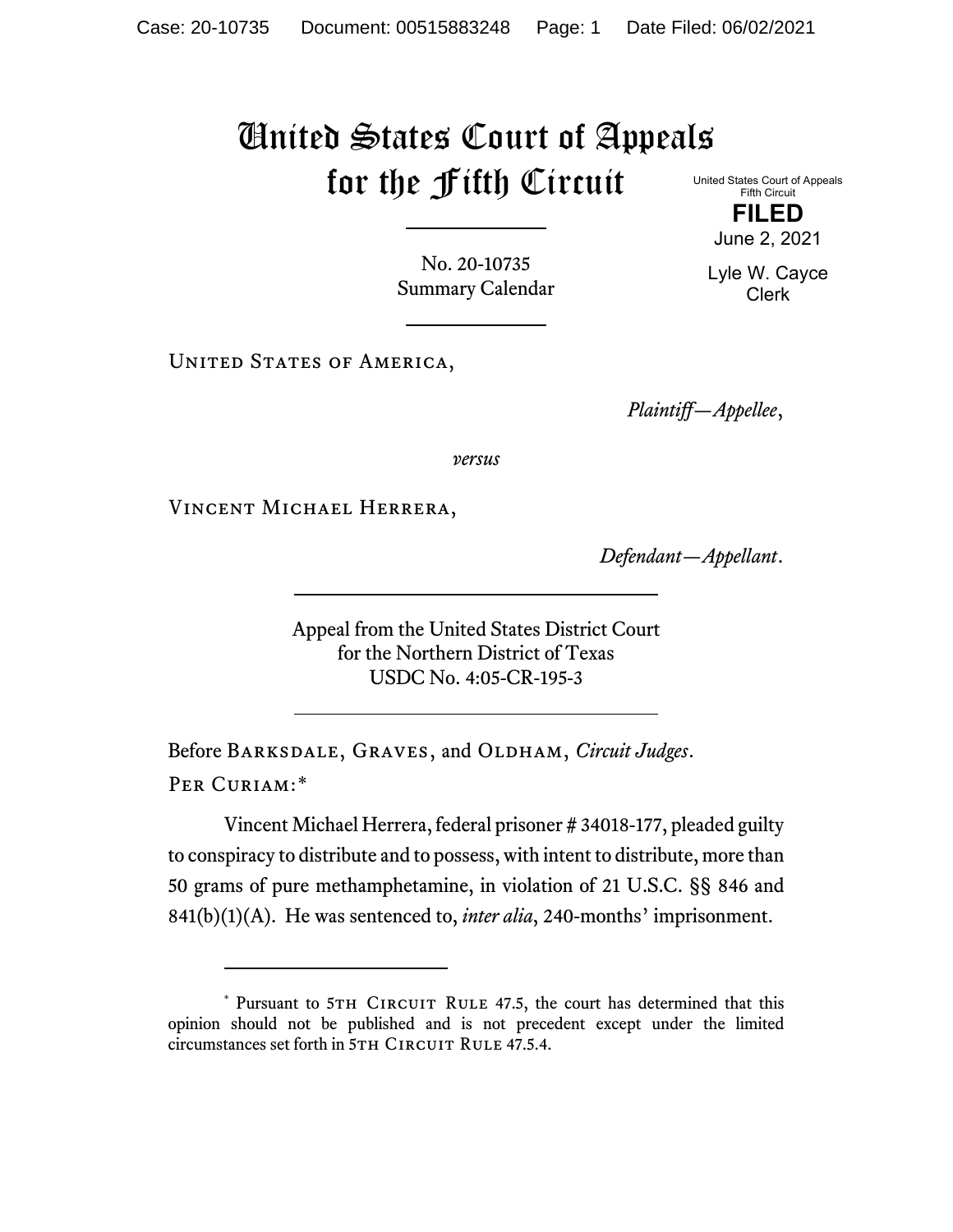## No. 20-10735

Proceeding *pro se*, Herrera challenges the district court's denying: his motion for a reduction of sentence pursuant to 18 U.S.C. § 3582(c)(2); and his motion for reconsideration. He contends the court erred in concluding Amendment 782 to the Sentencing Guidelines did not lower his applicable Guidelines sentencing range.

We pretermit any issues concerning the timeliness of Herrera's motion for reconsideration and notice of appeal; the Government has not raised such challenges, and any untimeliness would not present a jurisdictional impediment. *See United States v. Martinez*, 496 F.3d 387, 388– 89 (5th Cir. 2007).

Our court "review[s] *de novo* whether a district court has the authority to reduce a sentence under [§] 3582". *United States v. Morgan*, 866 F.3d 674, 675 (5th Cir. 2017) (citation omitted). *United States v. Rabhan*, 540 F.3d 344, 346 (5th Cir. 2008) (citation omitted). Section 3582(c)(2) provides: a "court may reduce the term of imprisonment" for "a defendant who has been sentenced to a term of imprisonment based on a sentencing range that has subsequently been lowered by the Sentencing Commission". 18 U.S.C. § 3582(c)(2).

The presentence investigation report (PSR) found Herrera accountable for a drug quantity "far exceed[ing] the 1.5 kilograms of ICE [methamphetamine] necessary to invoke a base offense level of 38, which is the highest possible base offense level associated with the drug table found in USSG § 2D1.1". *See* U.S.S.G. § 2D1.1(c), Note (C) (defining "Ice" as "a mixture or substance containing d-methamphetamine hydrochloride of at least 80% purity"). According to the PSR's findings and the stipulated factual basis for his guilty plea, Herrera's offense conduct involved more than 4.5 kilograms of Ice methamphetamine. Because that drug quantity results in a base offense level of 38 even after Amendment 782, the amendment did